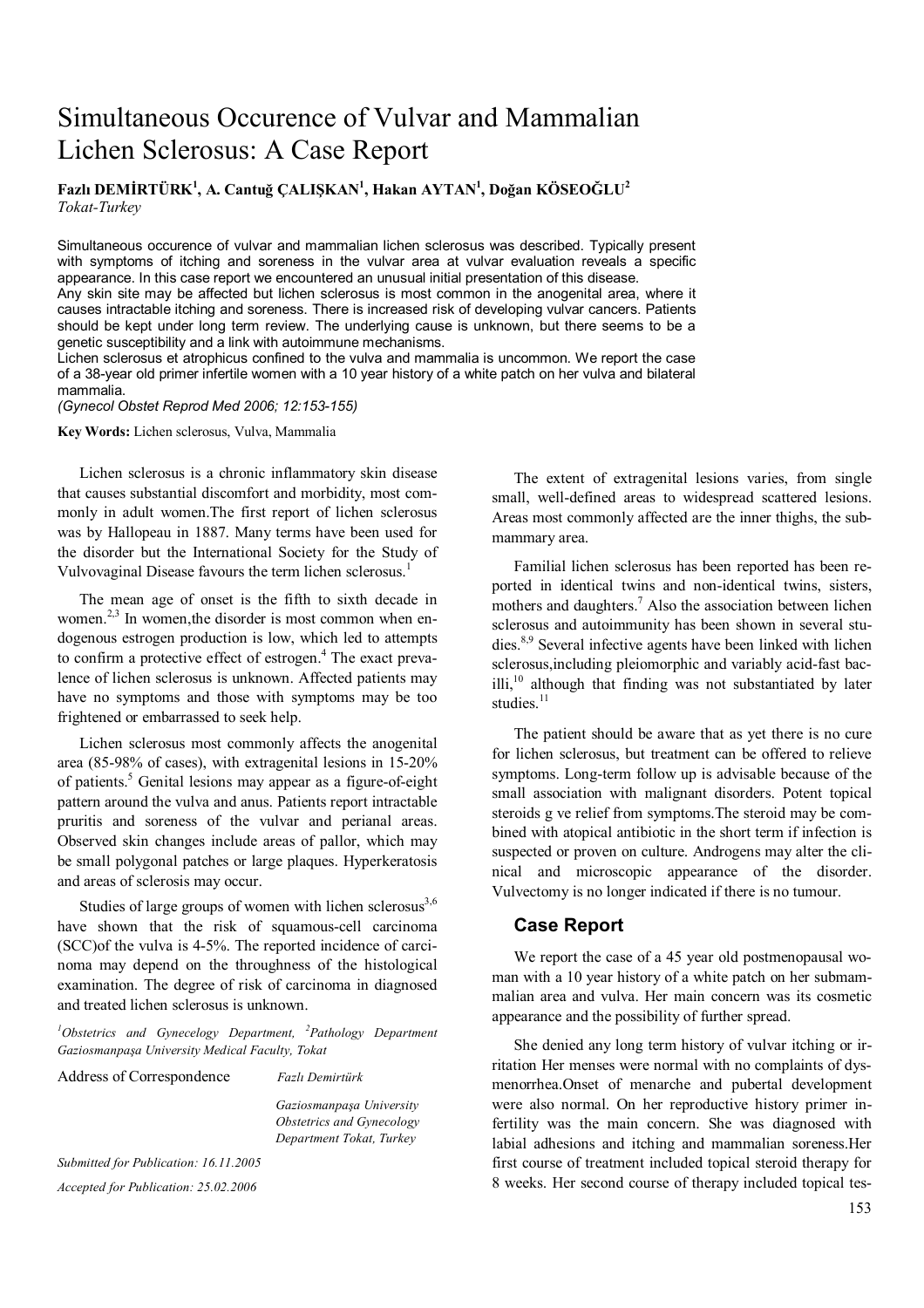## 154 Demirtürk et al.

tosterone for 6 weeks without any improvement or side effects.Punch biopsy was consistent with diagnosis of lichen sclerosus.

We performed the biopsy on both mammalian and vulvar lesions with punch biopsy device under local anesthesia.Routine tissue processing was performed after punch biopsy material was fixed in 10% formalin solution for 24 hours. The sections in 5 micrometers thickness were prepared and the sections were stained with haematoxylen and eosine. Prepared sections were evaluated on the light microscope.

## **Clinical Features**

The patient was medically fit and not taking any medication. There was no family history of similar lesions. Examination revealed a macular white lesion affecting submammaliar area (Figure 1). Clinically it may be difficult to differentiate the lesion from telengiectasia, sexual abuse and infection. Patient was have dysuria, dyspareunia and pain on defecation. There was hyperkeratosis and areas of sclerosis on the vulva (Figure 2) and polygonal atrophic plaques on the submammaliar area.



Figure 1. Macular white lesion affecting submammaliar area



Figure 2. Hyperkeratosis and areas of sclerosus on the vulva



Figure 3. The epidermis that shows obvious hyperkeratosis becomes thinner in vulvar skin and it must be noted that dermis that shows homogenisation, edema and infiltration of focal inflammatory cells detached from the epidermi

#### **Histologic Features**

The classic histological features are hydropic degeneration of the basal cells and a pale-staining homogeneous zone in the upper dermis, below which is a bond of inflammatory cells that are mainly monocytic (Figure 3). Squamous epithelium of vulva was relatively thinner than adjacent squamous epithelium. Dermal areas showed the stratification finding consisted of edema in upper dermal layer, a homogenious appearance in the middle dermal areas below the edematous areas and chronic lymphoplasmosytic inflammatory in deep dermal areas. Inflammatory changes involve all zones of the skin. The presence of increased number of mast cells could explain the inflammation.

# **Discussion**

Onset of lichen sclerosus has been reported at all ages, although it is not common under 2 years old.Lichen sclerosus is more common in women than in men. $2,3,6$  No association with age at menarche or menopause, pregnancy, hysterectomy or use of oral contraceptives or hormone replacement therapy was found.

Affected patients may have no symptoms and those with symptoms may be too frightened or embarrassed to seek help.Patients refered to hospital may be seen by specialist in dermatology, gynecology, urology and genitourinary medicine. In a comparison of women with and without the disorder, Sideri and colleagues $12$  showed no difference in sexual habits, smoking history, education or dietary habits though the unaffected group had a higher dietary carotenoid intake.

The association between lichen sclerosus and squamous cell carcinoma has been known for decades but whether lichen sclerosus is actualy premalign is not certain. However most clinicians believe that the risk is high enough to war-